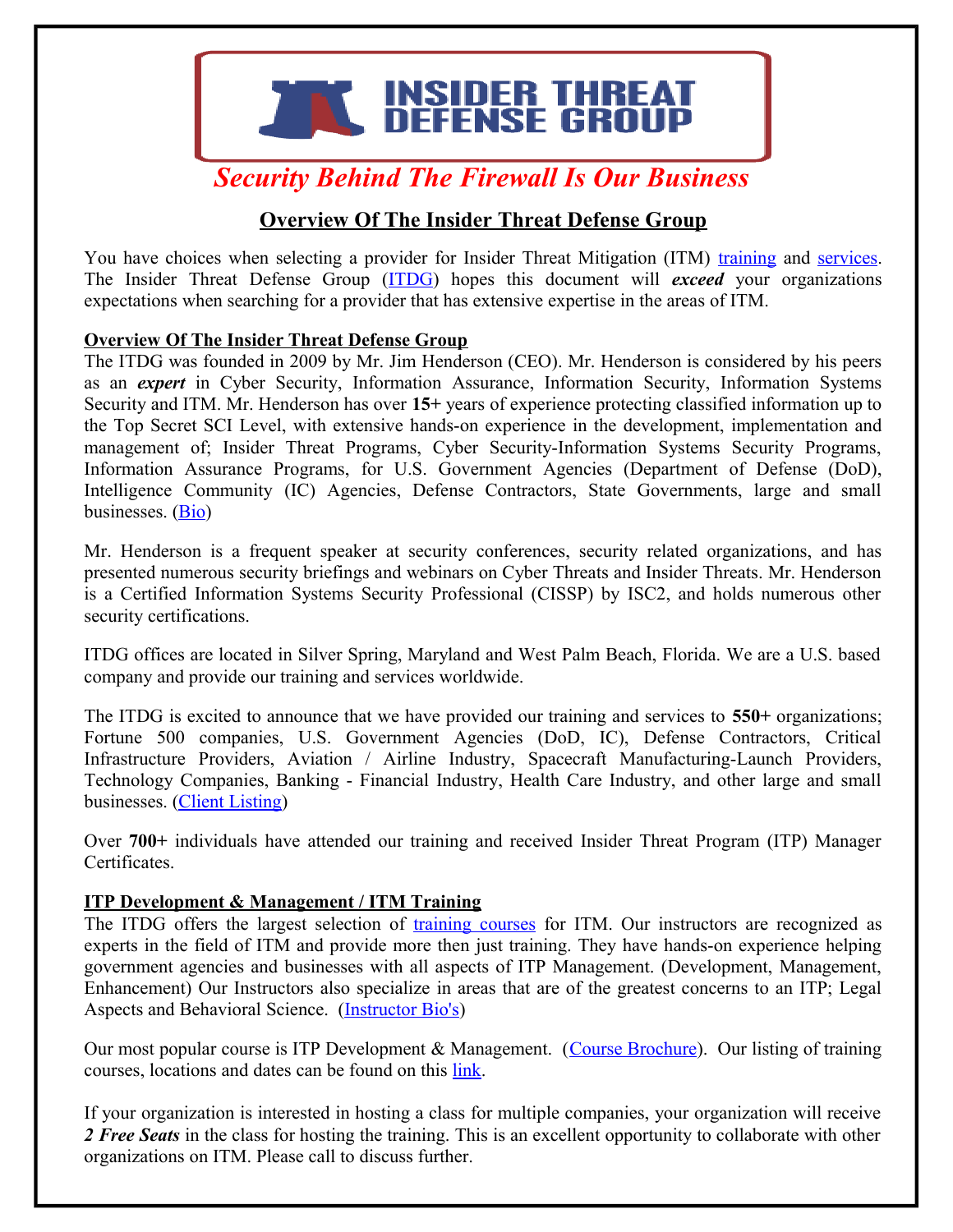Our training approaches ITM from more then just establishing an ITP. We ensure that companies have a strong foundation of security, to build a robust and effective ITP on top of. *We also Go Beyond compliance regulations, and Think Outside The Box.*

ITM training requires more then just attending a course, reviewing PowerPoint presentations and taking an exam. The ITDG provides our students with an ITP Management Toolkit. The toolkit provides students with a How To - Step By Step Guide (ITP Management Handbook), templates, resources and a variety of Insider Threat Vulnerability checklists, to ensure you have the tools to develop, manage or enhance your ITP. All materials will be provided to the student in electronic format. (Via USB Thumb Drive) The ITP Management Handbook is provided in hard copy format.

#### **Student Satisfaction / Comments**

The ITDG offers training that *greatly surpasses* other providers of ITP Development & Management / ITM training. Our student satisfactions levels are in the *exceptional range*. We encourage you to read the feedback from our students on this [link.](https://www.insiderthreatdefense.us/wp-content/uploads/2019/02/itp-training-course-student-evaluations-and-comments.pdf)

#### **Course Guarantee**

The ITDG is extremely confident that you will find our training courses very affordable, comprehensive and resourceful, compared to other training providers. This is why we offer a *Training Course Guarantee*. If any student fails to grasp the content of our training courses, we will allow the student to attend the next course at *NO CHARGE*. If the student still feels they are unable to grasp the content of the course, we offer a "*Money Back Guarantee*". The ITDG is the *ONLY* training provider to offer this type of guarantee. We have never had a student re-attend a course, or had to refund the course fee.

#### **Foundations Of Our Training / Services**

ITDG training and services are based off of our Real World Experience (**10+ Years**) helping the U.S Government (DoD, IC) and businesses develop robust and effective ITP's, using a proven, comprehensive and methodical ITM Framework. The ITDG provides our clients with the *Gold Standard* for successful ITM, that will update an organization to a Security 2.0 Framework, to detect and mitigate employees who may pose a threat to the organization.

A primary centerpiece of our training and services is that we incorporate *Lessons Learned* based on our analysis of ITP's, and Insider Threat related incidents encountered from working with our clients, and from collaboration with an extensive network of ITP Managers / Security Professionals.

We were one of the first companies to offer comprehensive ITP Development & Management Training to the U.S. Government and defense contractors, who were required to implement ITP's, based of off National Insider Threat Policy, and NISPOM Conforming Change 2 regulations.

A robust and effective ITP is built on top of a solid foundation of security. Our training and services incorporate these foundations from other training courses we have developed and taught. In 2009 NSA awarded the ITDG a contract for an Information Systems Security Program / Insider Threat Training Course. This course was taught to 100 NSA Security Professionals (ISSM / ISSO), the DoD, Navy, National Nuclear Security Administration, Department of Energy National Labs, and to many other organizations.

All ITDG training courses are mapped to the National Cybersecurity Workforce Framework (NCWF). The NCWF is published by the National Institute of Standards and Technology (NIST). [NIST Special](https://csrc.nist.gov/publications/detail/sp/800-181/final) [Publication 800-181: NICE Framework,](https://csrc.nist.gov/publications/detail/sp/800-181/final) is a nationally focused resource that establishes a taxonomy and common lexicon to describe Cybersecurity work. The NICE Framework is intended to be applied in the public, private, and academic sectors. Our ITM training courses *exceed* the requirements for ITM education in Cybersecurity Training. ITM requires more then just Cybersecurity or Technical knowledge to be effective.